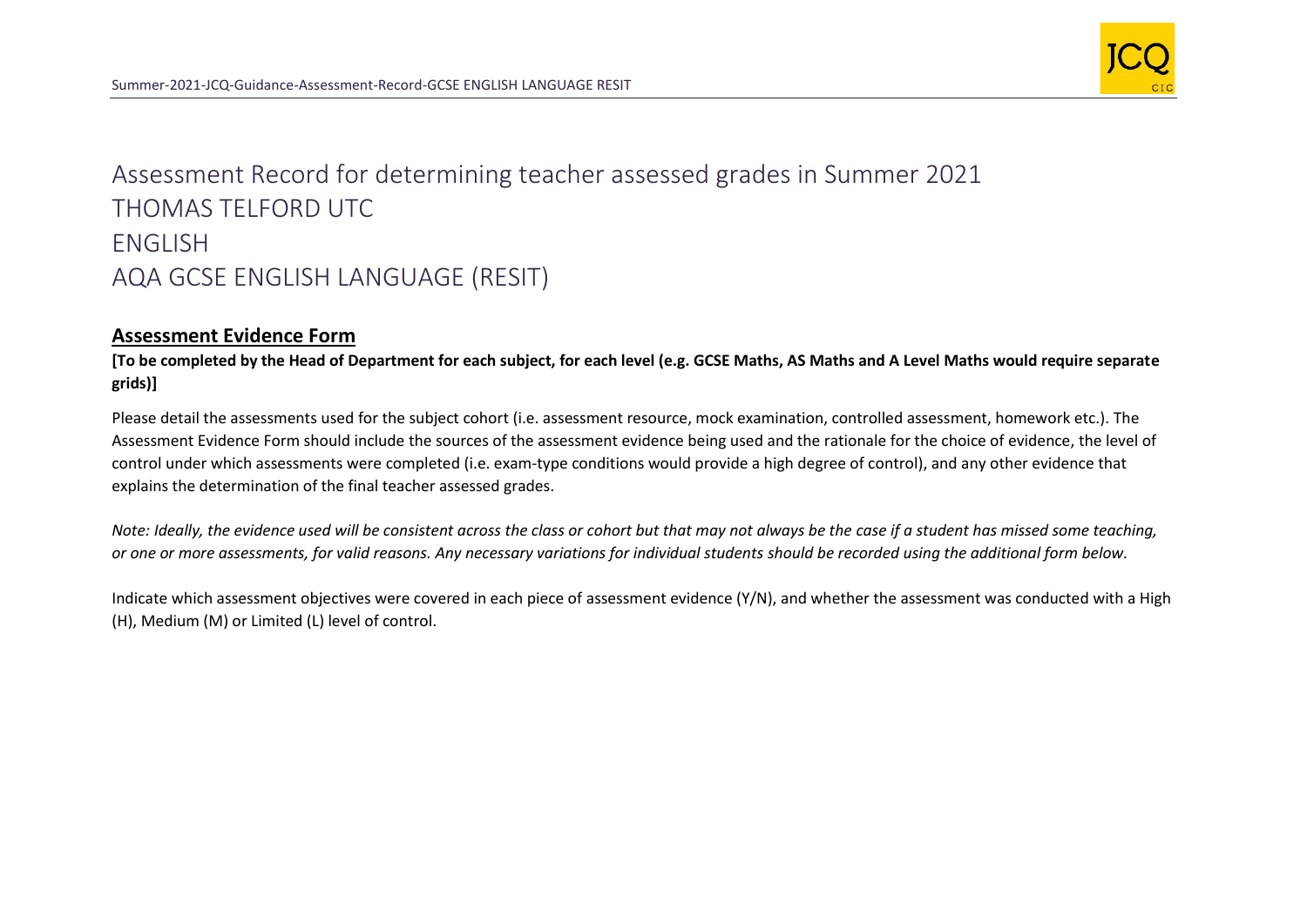

|                                                                          | <b>Type of Assessment</b>                      | Unit: GCSE English Language (resit) |                 |     |     |     |                 | Level of Control<br>H, M, L                                                                                           |
|--------------------------------------------------------------------------|------------------------------------------------|-------------------------------------|-----------------|-----|-----|-----|-----------------|-----------------------------------------------------------------------------------------------------------------------|
|                                                                          |                                                | AO1                                 | AO <sub>2</sub> | AO3 | AO4 | AO5 | AO <sub>6</sub> |                                                                                                                       |
| Classwork<br>book                                                        | Portfolio of work<br>completed in<br>lesson.   | Y                                   | Y               | Y   | Y   | Y   | Y               | $\mathsf{L}$                                                                                                          |
| Assessment<br>book                                                       | Portfolio of in-class<br>assessments.          | Y                                   | Y               | Y   | Y   | Y   | Υ               | M                                                                                                                     |
| Bromcom data<br>sheets                                                   | Data gathered for<br>each assessment<br>point. |                                     |                 |     |     |     |                 |                                                                                                                       |
| Assessment 1:<br>Mock Paper-<br>Language<br>Paper 1,<br>December<br>2020 | Mock exam paper                                | Y                                   | Y               | Y   | Y   | Y   | Y               | H                                                                                                                     |
| Assessment 2:<br>Language<br>paper 2, March<br>2021                      | Internal assessment                            | Y                                   | Υ               | Υ   | Υ   | Y   | Υ               | M                                                                                                                     |
| Assessment 3:<br>Language<br>Paper 1 - April<br>2021                     | Mock exam paper                                | Y                                   | Y               | Y   | Y   | Y   | Y               | H                                                                                                                     |
| Assessment 4:<br>Language<br>Paper 2 - April                             | Mock exam paper                                | Y                                   | Y               | Y   | Y   | Y   | Y               | H<br>If an assessment objective has been omitted at subject cohort level please briefly outline the reasons why:- n/a |
|                                                                          |                                                |                                     |                 |     |     |     |                 |                                                                                                                       |